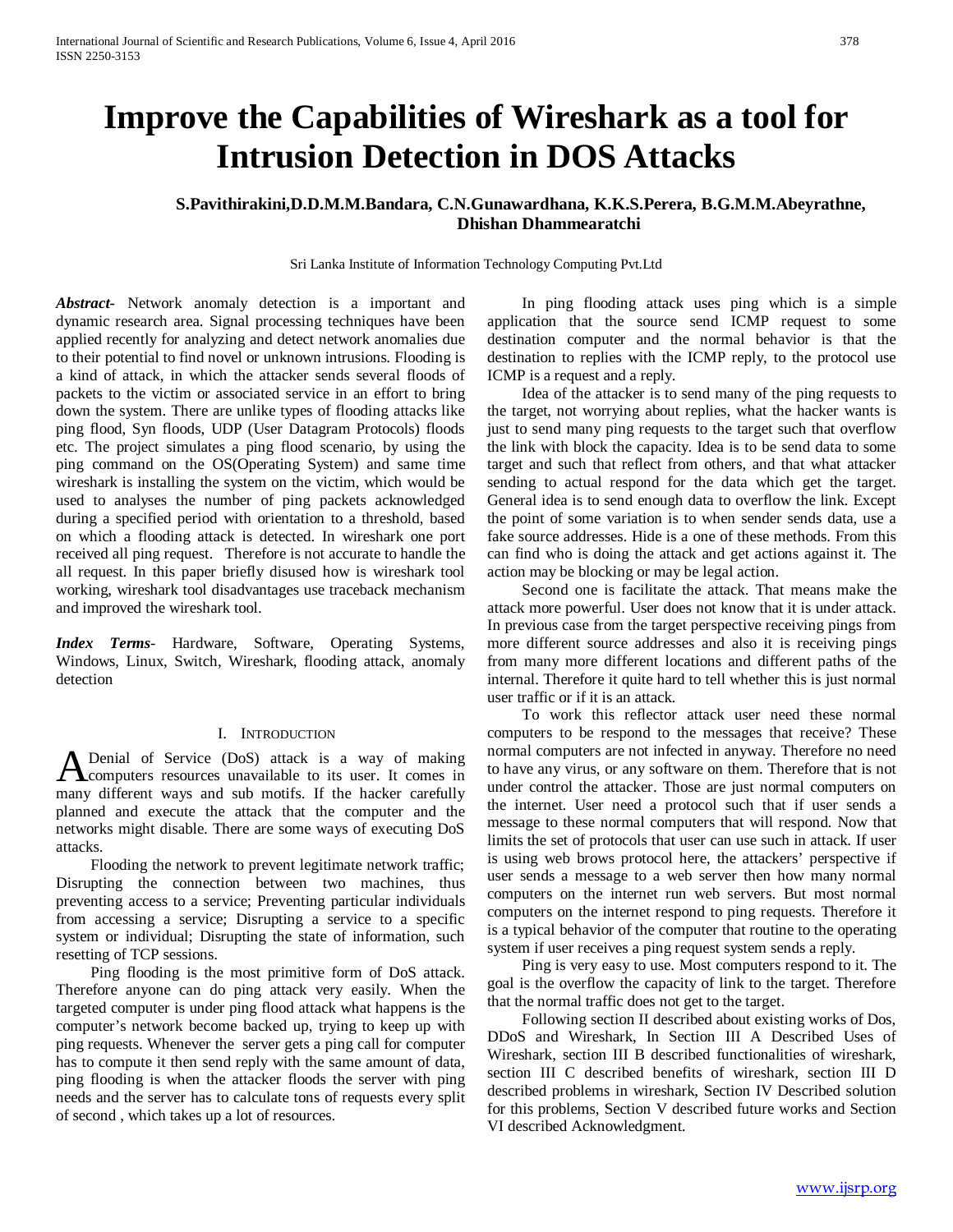## II. BACKGROUND AND RELATED WORKS

 Denial of Service attack is usuallyacceptedwith large number of systems attacking a specific victim. Such an attacking network is called the Botnet. Denial of service attacks are further classified into many categories there are Distributed Denial of Service; Low-rate TCP beleaguered Denial of service, Reflective Denial of Service The attack from hyenas packet creator could be initiated from the Linux terminal. The Following commands decide what kind of attack to be launched against the server when a path with more number of networking devices is attacked, the load on the network increaseimportantto packet failure and retransmissions. However, the server is still safe from getting damaged by theforged or malformed packets [1].

 The majority DDoS attacks apply either the transmission control protocol (TCP) or the user datagram protocol (UDP) as flooding methods. Those use some algorithms for this research. Those are ratio incoming/outgoing traffic, the total traffic volume and distribution patterns are the common algorithms. A packet jitter spectral density metric (PJSDM) is provided which deal with UDP attacks by explore and evaluatehuge possible defense mechanisms. PJSDM detection method consists of three techniques: (i) compute the spectral density of packet timing intervals, (ii) calculate the Kullback-Leibler distance (KLdistance) among the spectral thickness and a uniform distribution, and (iii) go through a non-linear Gaussian amplifier. It provides automated analysis of the flow characteristics. The invention provides a technique answer that efficiently and effectively identify UDP attacks. One main advantage of this solution is that it uses the concept of traffic statistics analysis. Power spectral density (PSD) analysis has been used to identify normal TCP flows. The creationprovide two fundamental differencecompare with the PSD method. One is that the present invention defines a packet jitter method as the comparative timing set of packet arrivals for a UDP flow. The other is that DFT analysis is apply on the process itself instead of its autocorrelation function. The invention can be applied to all the cases of UDP applications in computer networks [2].

 DDoS attack cause Consumption of resources, such as bandwidth, disk space, or processor time and disturbance of configuration in sequence, such as routing information, disturbance of state information, such as unsolicited resetting of TCP sessions and disturbance of physical network components and many more firewalls play a critical role in any organization is security explanation, those are not purpose-built DDoS avoidance devices. In fact, firewalls have certain inherent qualities that impede their ability to provide complete protection against today is most sophisticated DDoS attacks. IDSs provide brilliant application layer attack-detection capability, those do have a weakness: those cannot detect DDoS attacks using valid packets-and the majority of today is attacks use valid packets. Although IDSs do offer some anomaly-based capabilities, which are necessary to detect such attacks, those need extensive manual tuning by experts and do not identify the specific attack flows [3].

 The group has addressed the problem of coordinated attack by multiple black hole acting in group wise. This research group has presented a technique to identify multiple black holes cooperating with each other and a solution to discover a safe route avoiding cooperative black hole attacks. Ad Hoc networks can use where the infrastructure is difficult to make and high price.The group has used Ad Hoc on insist Distance Vector routing protocol to find out a solution for attack by multiple black holes. What happens in AODV is, Source node sends a Router Request Message to its neighbors to find out a fresh suitable route to send a packet to the Destination D. If not the Intermediate Node updates the RREQ to the destination D until it reaches to the destination. Once the Source node got the receiver message with the router request, the routing table adds the route and the Source node. A black hole attack always responds positively with a RREP communication to each RREQ even though it does not have a valid route to the destination [4].

 SIFF enables the victim of a flooding attack to stop individual flows from reaching the victim before the flows saturate its network. All network traffic is divided into two classes: privileged and unprivileged. The packets of a privileged channel are given priority over those of unprivileged channel in communication. The paper describes the design of the SIFF system and a handshake protocol to establish a privileged channel through a capability exchange.SIFF provides the client and server can establish a privileged channel. The packets of the privileged channel take precedence over those of unprivileged channel; the receiving host of a privileged channel has the control and ability to tear down that channel; it prevents spoofing of source IP address with high probability; it does not require any inter-ISP cooperation. End hosts need not signal any state to the routers; it does not require intra ISP cooperation; Routers need to maintain a small, constant amount of state per router interface. The amount of state is independent of the number of channels traversing the router;

 A SIFF router needs to perform very small per packet processing. It need only execute two equality checks for each privileged packet or a single hash computation for each unprivileged packet.Backward compatibility [5].

 The design of the SIFF system is based on classification of Internet traffic into two types, privileged and unprivileged. A client establishes a privileged channel with a server through a special handshake protocol in which the client receives a capability from the server. The client initiates the protocol by sending a specific type of unprivileged packet called EXPLORER packet. Routers in the network mark a field in the header of the EXPLORER as the packet travels from the client to the server. Server returns this field to the client as a capability token for a privileged channel among the client and the server. Following the handshake, the client and the server communicate using privileged packets called DATA packets. DATA packets carry the capability obtained from the server in the packet header. Each router in the network forwards the packet only if capability in the packet header is verified, else the router drops the packet [6].

 Presents new detection method of network traffic anomaly based on analytical discrete wavelet transform (ADWT) and high order statistical analysis. Those focus about anomaly detection. In anomaly detection there are some benefits.it is ability to detect novel attack, uncertainty regarding what activity the attacker can perform without triggering the alarm and capability to detect insider attacks. There are some drawbacks also, can be time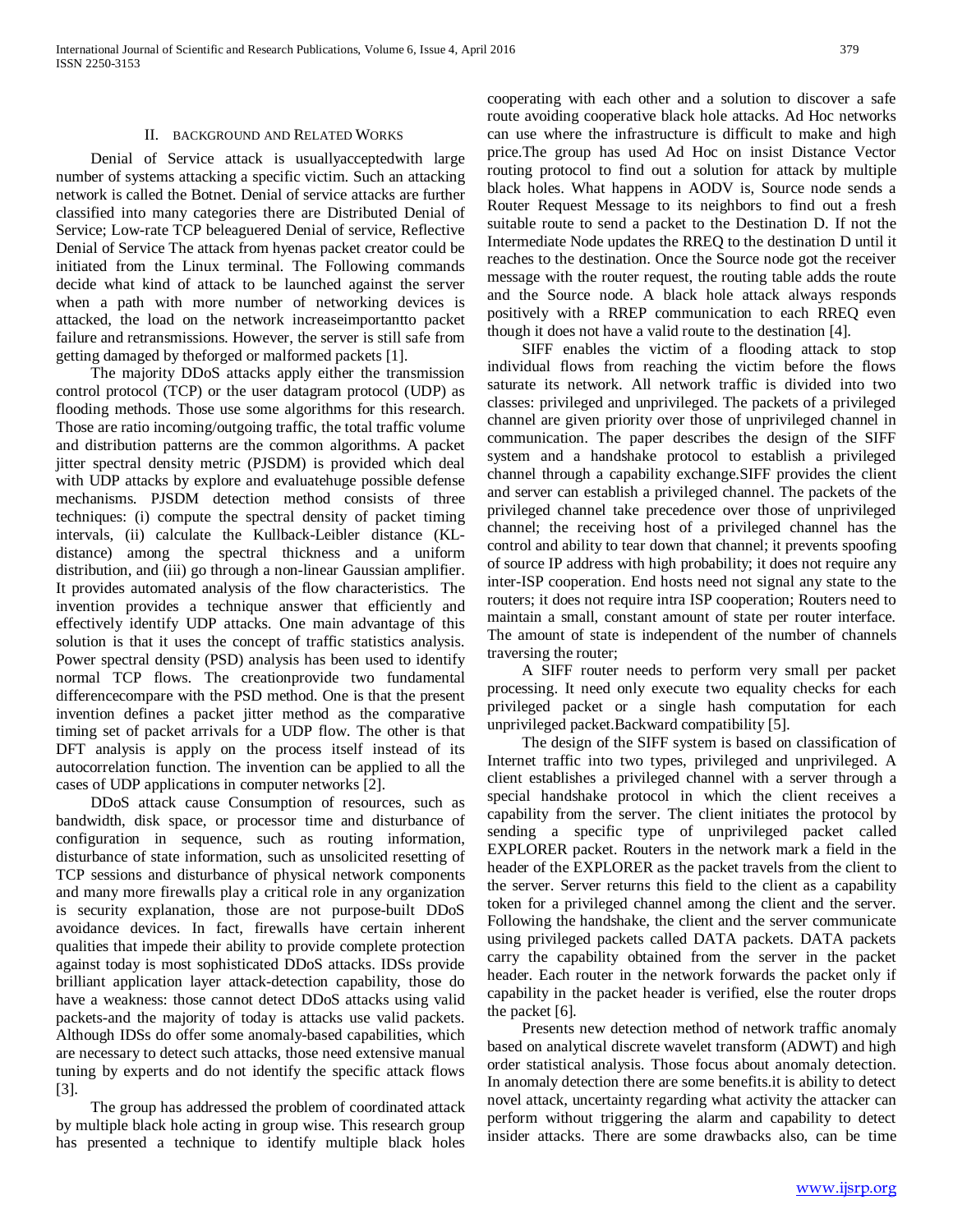consuming, it mean it is not possible to reduce large number of false positive by such means and can causes poor performance. In term of traffic premises, there are four types of situations. There is no intrusive activity and the system does not report alerts. The detection system falsely reports the absence of intrusion. Second one is, not intrusive but anomalous. The activity is reported by the system. The detection system falsely report intrusion. Third one is, not intrusive not anomalous. The system fails to detect an intrusive activity. Therefore it is similar to the expected activity. Is not reported as intrusive. Last one is intrusive an anomalous. The activity is not intrusive, but different from the usual activity and reported the system. Is reported as intrusive. Uses of these things those proposed new detection method based on Analytical Discrete Wavelet Transform. This consists of five components. Feature analysis, wavelet transform, statistical analysis andthere holding, wavelet combination and anomaly detection. In the first step, Dataset are converted into network flow logs. Next, employ the wavelet transform for numerical analysis by means of a sliding window. Then selectively rebuild the signal only from those wavelet coefficients that surpass the thresholds on each scale. Therefore, the reconstruct indication can be distinct from original signal to a greater degree. Final step is detection, in which attacks and anomalies are checked by thresholds. The thresholds are established through the research of historic traffics [7].

 The goal of packet sniffing is to monitor network assets to detect anomalous behavior and misuse. This concept has been around for nearly twenty years but only recently has it seen a dramatic rise in popularity and incorporation into the overall information security infrastructure. Beginning in 1980, in 1988, the Haystack project at Lawrence Livermore Labs released another version of intrusion detection for the US Air Force. This project produced an IDS that analyzed audit data by comparing itwith defined First network intrusion detection system.Commercial development of intrusion detection technologiesbegan in the early 1990s. Haystack Labs was the first commercial vendor of IDS tools, with its Stalker line of host-based products. Nonetheless, commercial intrusion detection systems developed slowly during these years and only truly blossomed towards the latter half of the decade. The intrusion detection market began toGain in popularity and truly generate revenues around 1997.Current time network security is the one of the primary concern. But many hacking methods are available in these days. Wireshark is the most popular network protocol analyzer. It has rich and power full feature set and run on most computing platform. Wires hark have tool for capturing, viewing, and analysis the data packets. It using sniffing tools, sniffing analysis, logging tool and pre-filtering analysis Wireshark starts a new packet capture which configures the card in promiscuous mode and wait until the desire amount of traffic has been captured. Wireshark provide user the capability of capturing the packet traveling over the whole network on aexacting interface at a exacting time. Wireshark sniffing tool list all available interface on the node and can enable capturing for any of node. Wireshark used two filtering languages one used when capturing packets and other one used when displaying packet. Wireshark have some tools. One tool to support the mentioned arguments is the expert information table it visibly mark for checksum error, redundancy check and lost segment accounting. Another tool for intrusion and filter analysis is menu item statics. Statics of various kind can be provided for an already captured packet Wireshark another tool static IO graph tool these graph tool show flow of a traffic over the network in entirely or for certain protocols only [8].

 As Wireshark packet sniffer, Forensics Tool Kit and via Forensics mobile forensics toolkit. There are few key areas to discuss in this paper. A) Instant Messaging and Encryption. The most commonly used way to secure IM is by using encryption applications and using SSL feature in the Internet browsers. There are two encryption algorithms. That is Symmetric and Asymmetric encryption algorithms. A research paper proposed a way of combing Symmetric and Asymmetric cryptography methods to encrypt the communication channels. But this proposed method does not have efficiency and functionality on the peer-to-peer social network. B) Instant Messaging and Private Browsing Mode. This browsing mode has ability to protect and hide the users identity over the internet and attempts to look through their browsing history. C) Web Based Internet Messaging with SSL. SSL means Secure Socket Layer. SSL encrypts the portions of network communication in the Internet. D) Instant Messaging Application and Encryption Tools. There are few IM applications which encrypt their IMs and protect their clients by malicious users. 1) Skype 2) Facebook 3) Yahoo 4) Google talk 5) eBuddy 6) Gmail 7) WhatsApp 8) SimPro. In this research paper, researchers found out the encryption level of the IM. Main goal of this research is to investigate the encryption stage of IM and find out a good way of encrypt the conversation between two parties [9].

 Wireshark can be used to analyze packets transmitted in any of several hundred protocols, it has different types of filters which can be applied, act upon compressed files, supports several decryption schemas, and it has a different type for output format. Wireshark relies on the specification of capture types and protocol-specific dissectors to be able to analyze network traffic. The goal of the current work is to develop a standard XML specification or vocabulary for dissector and to create a proof-ofconcept software program parse the XML file and produce a Wireshark dissector. The process of dissecting a packet starts with the frame dissector which processes the entire packet to remove its data. The frame dissector passes the data on to the lowest-level data dissector. The remaining data is then passed on to the next lowest-level dissector in the network communication protocol stack.

 reports on a project to develop an open-source application written in Python which reads in an XML specification for a network communication protocol and generates C source code file that comprise a directly able to compile Wireshark dissector plugin. Such as a tool might make producing basic Wireshark dissector for proprietary or experimental communication protocols almost as simple as defining the protocol in the first place several aspects of the problem exist including the creation of an XML vocabulary defining the specification language, the dissector generator. Several example specification for different protocols for test purpose. Since this work is leading to a deployable product for a company, the users' manual was also developed [10].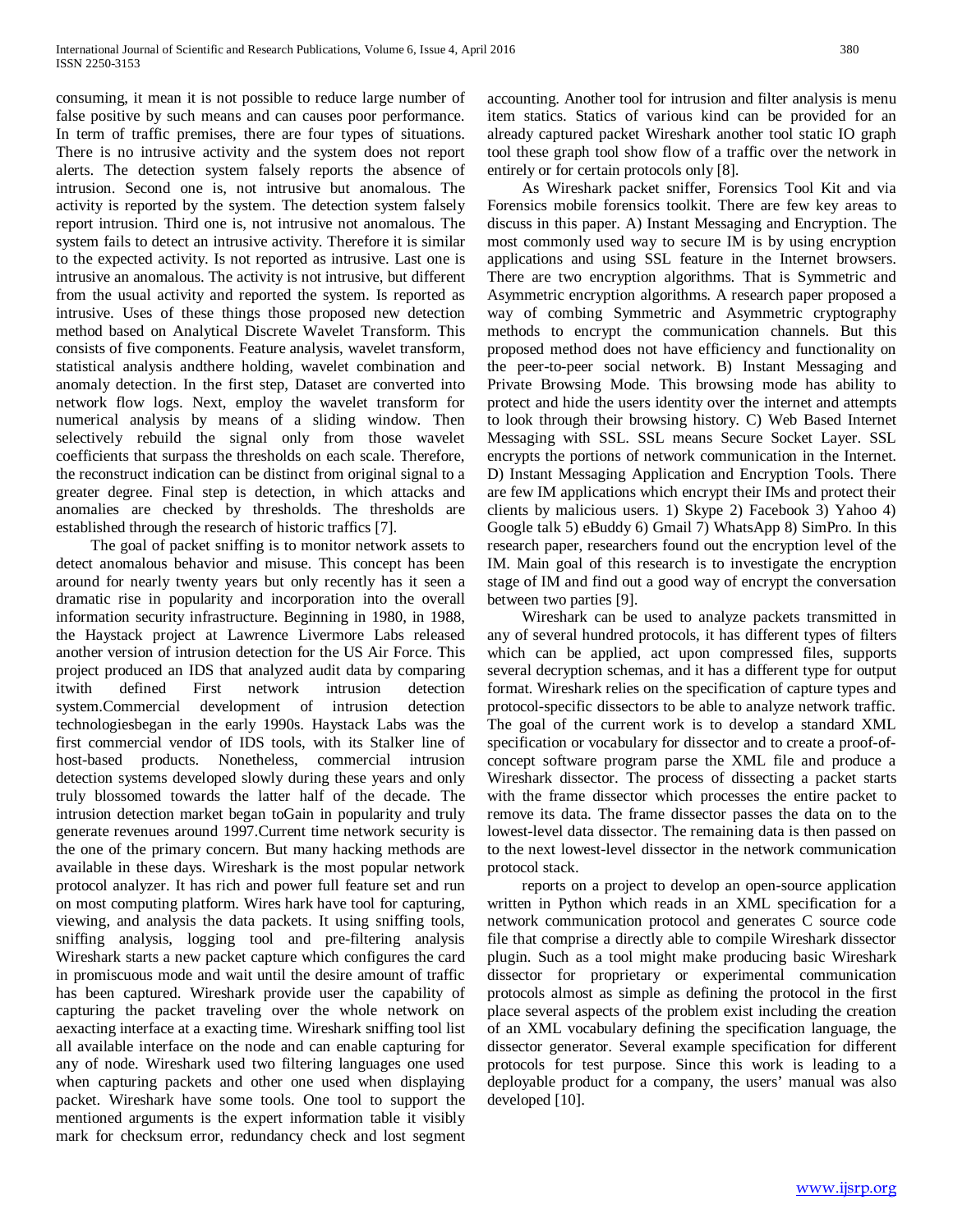Introduce a stateless internet flow filter which end users can stop individual flows selectively from reaching its network, without mechanisms that currently required such as per-flow state at routers, ISP collaboration, or the deployment of an overlay infrastructure. In this research paper, the researchers not only identify attack flows from internet but also find and filter the attacks from any network through a flooding port using wireshark [11].

 In order to run Wireshark within Traffic flow and Packet Analysis System. (TOPAS) those extended the collector to receive and process packet data, PSAMP and elastic Net flow apply the IPFIX and Net flow.v9 protocols respectively, therefore no changes had to be made to the protocol stack. Those developed a pcap writer module for TOPAS that transforms packet records into frames in pcap format. Processing the pcap stream from the pipe, Wireshark show the decode packet and protocol information just as if it was running at the observation point [12].

 Wireshark window verification based packet capturing scheme to prevent DDoS related security issues in cloud network nodes mostly consider about the spam attack to the cloud networks. Through this research, the research team discuss and suggest solutions to prevent DDoS (Distributed Denial of Service) attack in cloud nodes were using dynamic window scheme in cloud nodes to determine a message confirmation to resolve unnecessary packet. With this research paper, resaechers update these theories for work in any network [13].

 IEEE 802.15.4 packet analysis by wireshark and off-theshelf hardware demonstrate a simple but powerful solution for the ability to overhear and analyze packets is essential or the development of protocols for IEEE 802.15.4-based Wireless Sensor Networks. With a help of T-mote Sky sensor node and contain operating system, radio packets can be overheard and then analyzed by using wireshark connected Linux computer. reseahers will use the results of this research to make an updated one the can ran on windows too [14].

 The expert info is kind of log of the anomalies found by Wireshark in a capture file. Each expert information will contain Chat, Note, Warn, Error Using wireshark firewall can be applied for any of the IP address to reject/allow packet from that particular IP [15].

## III. OUR APPROACH

## *Reason for Use Wireshark*

 Most of Windows only either on a narrow range of platforms, while open source Wireshark runs on several platforms including Windows, OS X, Linux and Solaris. Wireshark is also allowed, and many networking and security professionals have experience working with it.maybe be the best reason to use Wireshark is that it is the tool that a hacker will almost certainly be using. Therefore, using Wireshark places it can equal footing. Wireshark is the standard in network analyzer tools. Now a days 500,000 downloads happening in every month, the IT industry has comprised Wireshark as the tool for [network](http://searchnetworking.techtarget.com/tip/How-to-manage-Wireshark-display-filters)  [troubleshooting,](http://searchnetworking.techtarget.com/tip/How-to-manage-Wireshark-display-filters) optimization and security. It is one thing to be able to [configure a TCP/IP network](http://search400.techtarget.com/answer/How-does-one-configure-TCP-IP) it is entirely different to understand the internal workings of that network. It is called doctor of networking.

## *Functionalities of Wireshark*

 The new packet capture, which configures the card in loose mode and waits until the looked-for amount of traffic has been captured. A node can be connected to a network complete multitude of mechanisms. Wired and wireless, covering many topologies and creation use of wide variation of protocols. Wireshark provides users the capability of catching the packets traveling over the whole network. On a particular interface at a particular time one of the primary tools is the capture tool. The interface option as shown in figure 1 below lists all available interfaces on the node and can enable catching for any of these nodes.

| test.ocap - Wireshark                   |                                                   |                                |                                                                                                                            |
|-----------------------------------------|---------------------------------------------------|--------------------------------|----------------------------------------------------------------------------------------------------------------------------|
| Yew<br>60                               | Analyze Stabilizes<br><b><i><u>CUCLER</u></i></b> | <b><i><u>Hdp</u></i></b>       |                                                                                                                            |
|                                         | in Istorinees<br><b>Chi+K</b><br>US Cohons        | $e_{a}$                        | a                                                                                                                          |
| <b>V</b> Fhan                           | <b>B Stat</b><br>Chini<br><b>B</b> 3th            |                                | Common William & Books                                                                                                     |
| True<br>0.00000                         | <b>MA</b> SOCHE<br><b>M.</b> Capture Elbers       | <b>Oudination</b><br>Broadcast | $1r$ fo<br>Protocol<br>ARP<br>Mro has 192, L68.0.27<br>Gratuitous                                                          |
| 10.199139                               | 122.140.0.1                                       | 192.160.0.2                    | Maris<br>Many query NISTAT * 000 000>000 col                                                                               |
| <b>PARADI</b><br>4 1.025659<br>1.044756 | 12251685010<br>192.168.0.2<br>1977                | ssentsron<br>224.0.0.22        | <b>TCMP</b><br>Destination unreachable (Port unr)<br>IGNP<br>V3 Neibership Report<br>m<br>Standard query SRV (166) troinbo |

**Figure 1Capture Tool**

(*Source:www.researchgate.net/publication/46280039\_Evaluation\_of\_the\_Ca pabilities\_of\_WireShark\_as\_a\_tool\_for\_Intrusion\_Detection)*

 Wireshark have logging tools Log files can be capture hourly or weekly rate based on the requirement of the Network and the capability of handling devices. Those, files can be easily captured over a fast processing node and transferred to slower database.

 Another interesting aspect is the feature of exporting the capture file into various other and more reasonable setups- the plain text, post script, the CSV etc. based on the analyzer tool used. Packets can be selected on the basis of protocol, the presence of afield, the values of fields, comparison between fields etc.

 The queries which be able to be entered inside the field or the expression tab can be selected to provide with much innovative definitions and listing all the protocols from varied range of protocols in Wireshark.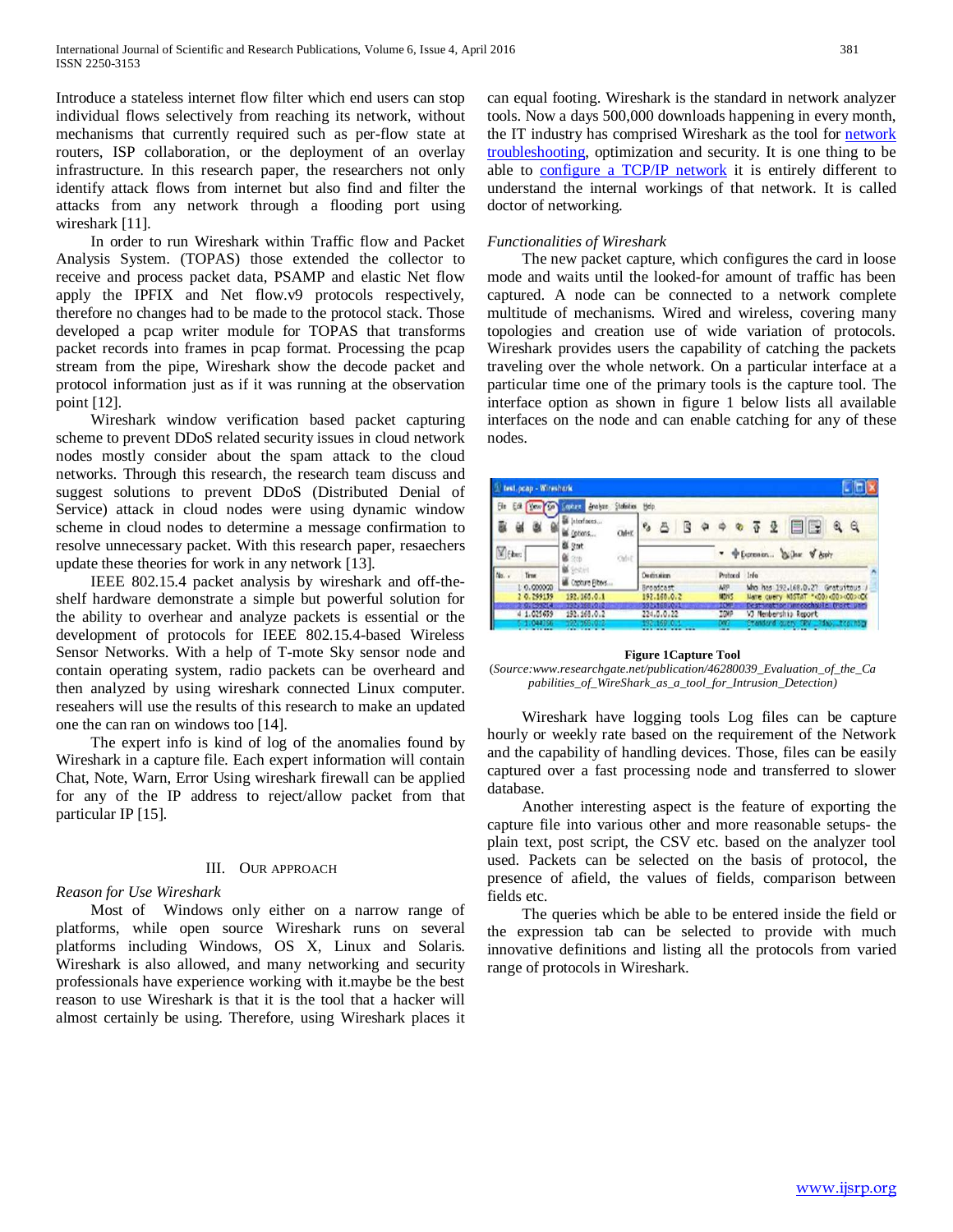

**Figure 2Inforamtion Table**

(Source:www.researchgate.net/publication/46280039\_Evaluation\_of\_the\_Ca pabilities\_of\_WireShark\_as\_a\_tool\_for\_Intrusion\_Detection)



**Figure 3 Wireshark action** (Source:www.researchgate.net/publication/46280039\_Evaluation\_of\_the\_Cap abilities\_of\_WireShark\_as\_a\_tool\_for\_Intrusion\_Detection)

 A tool to support the stated arguments is the knowledgeable above figure 2 information table shown below as it visibly marks for checksum errors, redundancy checks and lost segment accounting. Additional tool for intrusion and filter examination is the menu item - statistics. Statistics a variety of packets canister be provided for an already captured packet, it is protocol and the conversation.

 Figure 3 show how wireshark working. It can monitor conversation of nodes temporary packets between the m in the captured file in the given direction. Other geometric tools are the packet summary and protocol hierarchy tools. These second major tool is the statistical IO graph its shown in figure4 these graphs can show movement of traffic over the network in entireness or for certain protocols only. The tool also delivers the option of showing differently post filtered capture on the graph in several colors to enable easy identification, therefore making Wireshark not only one of the most easily reachable sniffing software but also one of the most user friendly and comprehensible utility. Time can be set comparative to the first packet or allowing to systems lock. Usage of system clock time is effective when User are merging several capture files captured at different times.

When the traffic is coming highly it is in wireshark show as it a graph its shown figure 5



**Figure 4 IO Graph**

(Source:www.researchgate.net/publication/46280039\_Evaluation\_of\_the\_ Capabilities\_of\_WireShark\_as\_a\_tool\_for\_Intrusion\_Detection)





## *Benefits of Wireshark*

 Wireshark offers a number of benefits that make it tempting for everyday use. It is aimed at both the journeyman and the expert packet analyst and offers a selection of features to entice each. The Wireshark interface is one of the easiest to know of any packet sniffing application. It is GUI based, with very clearly written context menus and a straightforward layout. It also provides some features designed to increase usability, such as protocol based color coding and detailed graphical representations of raw data. Unlike some of the additional complex command in driven alternatives, like tcpdump, the Wireshark GUI is great for persons who are just arriving the world of packet analysis. Since it is open source, Wireshark is pricing cannot be beat Wireshark is released as free software under the GPL. user can download and use Wireshark for any aim, whether personal or commercial. When dealing with freely distributed software such as Wireshark, there may not be any official support, which is why the open source community often relies on its user base to provide support. Luckily for us, the Wireshark is one of the greatest energetic of any open source project. Wireshark web page links directly to some forms of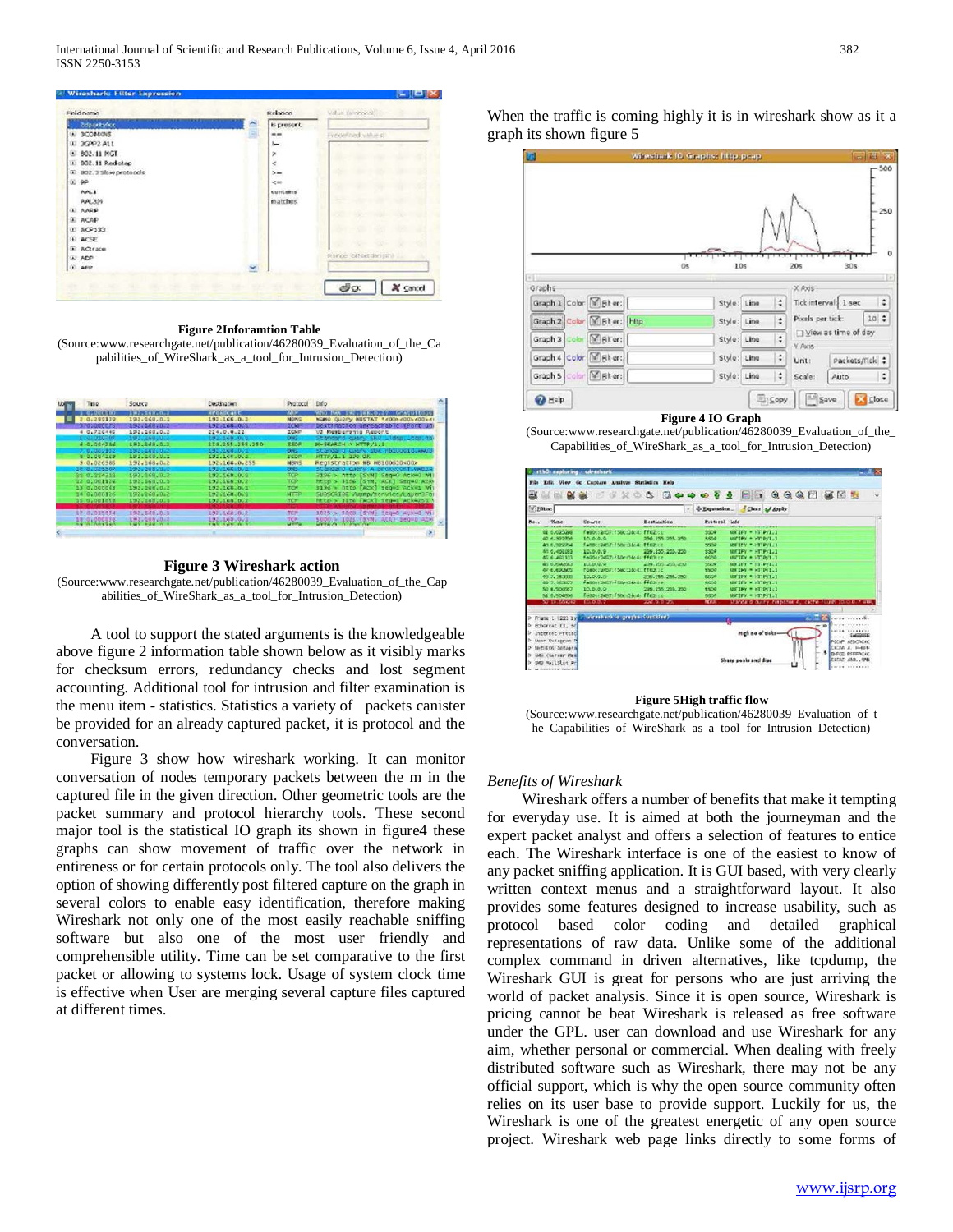support, with online documentation, a support and development wiki, FAQs, and a position to sign up for the Wireshark mailing list, which is observed by most of the program's top developers. Paid support for Wireshark is also accessible from CACE Technologies through its Shark Net program. Wireshark supports all major modern operating systems, containing Windows, Mac OS X, and Linux-based platforms. User can view a complete list of supported operating systems on the Wireshark home page.

## *Problems in wireshark*

 Wireshark is not an intrusion finding system. It will not warn when someone does strange things on User network that network is not acceptable to do. However, if strange things happen, Wireshark might help user figure out what is actually working on. Wireshark will not manipulate things on the network. It will only measure elements from it. Wireshark does not send packets on the network or do extra active things. Wireshark not automated tool and it is not support for long time monitoring.

#### IV. SOLUTION

 Wireshark tool when used traceback mechanism. It is very helpful for network administer. Therefore attacker uses multiple techniques to hide his real identity. Stepping stones intermediate host between an attackers a zombie machine typically used in DoS attacks.its shown figure 6.



## *Figure 6 Process of Attacks*

 Current version of wireshark is 2.0 is only measure when the IP packets coming in the network. It is not protect the network. It allowed when attacker coming the network it is major disadvantage of wireshark. Therefore in this paper said add the traceback mechanism. This mechanism protect the network. Mostly attackers used spoofed IP address for hacking. If traceback mechanism attached in wireshark it is identify the address of the true source packets causing a Dos attacks. Traceback is able to trace attacker with single packet.

Traceback mechanism have many classification that are Ingress Filtering, Link Testing, Input Debugging, Controlled Flooding;Logging;ICMP;Trackback;PacketMarkingAlgorithmF DDM trackback;TBPMtrackback. In wireshark tool implement Logging classification; ICMP trackback and Packet marking Algorithm then Wireshark update itself as very efficiency. In Wireshark tool implement Logging as option when click this it is start to monitor packet receiving.in attacking time it is determines the attacker path based on the packet traversing. In Wireshark tool implement ICMP as one additional option when the packet receiving time it not receiving all packets it trace out the full path. Generate when the packet in come from same destination it sends message to the packet destination. This makes reconstruction of the attack path. Wireshark used Packet marking Algorithm, it will mark the packets when receiving time and it is unique Identifier to the Particular destination. This makes Wireshark take this things as his objectives wireshark work like Intrusion protect System.

#### FUTUREWORK

 Wireshark as a Network Protocol Analyzer has by now confirmed its mettle in all necessary realms. However it still has capacity of development in it as far as alert making and heuristic development is concerned. Research group is working to introduce positive value in the source code of Wireshark to overcome the above Shortcomings by making Wireshark capable of alert generations.in this paper provide DoS attack used wireshark and traceback in future used this method for DDoS attack.

## ACKNOWLEDGMENT

 The authors are very much grateful to Sri Lanka Institute of Information Technology for doing research work in Computer Networking. Authors are also grateful to Dhishan Dhammearatchi for this content support and encouragement for conducting research work in Computer Network Design and Implementation.

#### **REFERENCES**

[1] S. rao and S. rao, "Denial of Service attacks and mitigation techniques: Real time implementation with detailed analysis", 2011. [Online]. Available: 1. https://www.sans.org/readingroom/whitepapers/detection/denial-service-attacks-mitigation-techniques-

real-time-implementation-detailed-analysi-33764. [Accessed: 15- Feb-2016].

- [2] H. Chen and L. Lu, "Method and system for UDP flood attack detection", 2012. **Communist Communist Example 2012.** Available: 2.https://patents.google.com/patent/US8307430B1/en?q=network&q=anom aly+detection&q=using&q=wireshark&page=2. [Accessed: 16- Feb- 2016].
- [3] A. Yaar, A. Perrig and D. Song, "SIFF: a stateless internet flow filter to mitigate DDoS flooding attacks", IEEE Symposium on Security and Privacy, 2004. Proceedings. 2004, 2004.
- [4] S. Ramaswamy, H. Fu, M. Sreekantaradhya, J. Dixon and K. Nygard, "Prevention of Cooperative Black Hole Attack in Wireless Ad Hoc Networks", 2012. [Online]. Available: http://www.cs.ndsu.nodak.edu/~nygard/research/BlackHoleMANET.pdf. [Accessed: 18- Feb- 2016].
- [5] S. Taghavi Zargar, J. Joshi and D. Tipper, "A Survey of Defense Mechanisms against Distributed Denial of Service (DDoS) Flooding Attacks", 2008. [Online]. Available: http://dscholarship.pitt.edu/19225/1/FinalVersion.pdf. [Accessed: 04- Feb- 2016].
- [6] A. Yaar, A. Perrig and D. Song, "A Stateless Internet Flow Filter to Mitigate DDoS Flooding Attacks", 2009. [Online]. Available: http://www.cs.berkeley.edu/~dawnsong/papers/siff.pdf. [Accessed: 26- Feb-2016].
- [7] M. Salagean, "Anomaly detection of network traffic based on Analytical Discrete Wavelet Transform", 2010. [Online]. Available: http://Anomaly detection of network traffic based on Analytical Discrete Wavelet Transform. [Accessed: 24- Feb- 2016].
- [8] U. Banerjee, A. Vashishtha and M. Saxena, "Evaluation of the Capabilities of WireShark as a tool for Intrusion Detection", International Journal of Computer Applications, vol. 6, no. 7, pp. 1-5, 2010.
- [9] N. Al Barghuthi and H. Said, "Social Networks IM Forensics: Encryption Analysis", 2013. [Online]. Available: